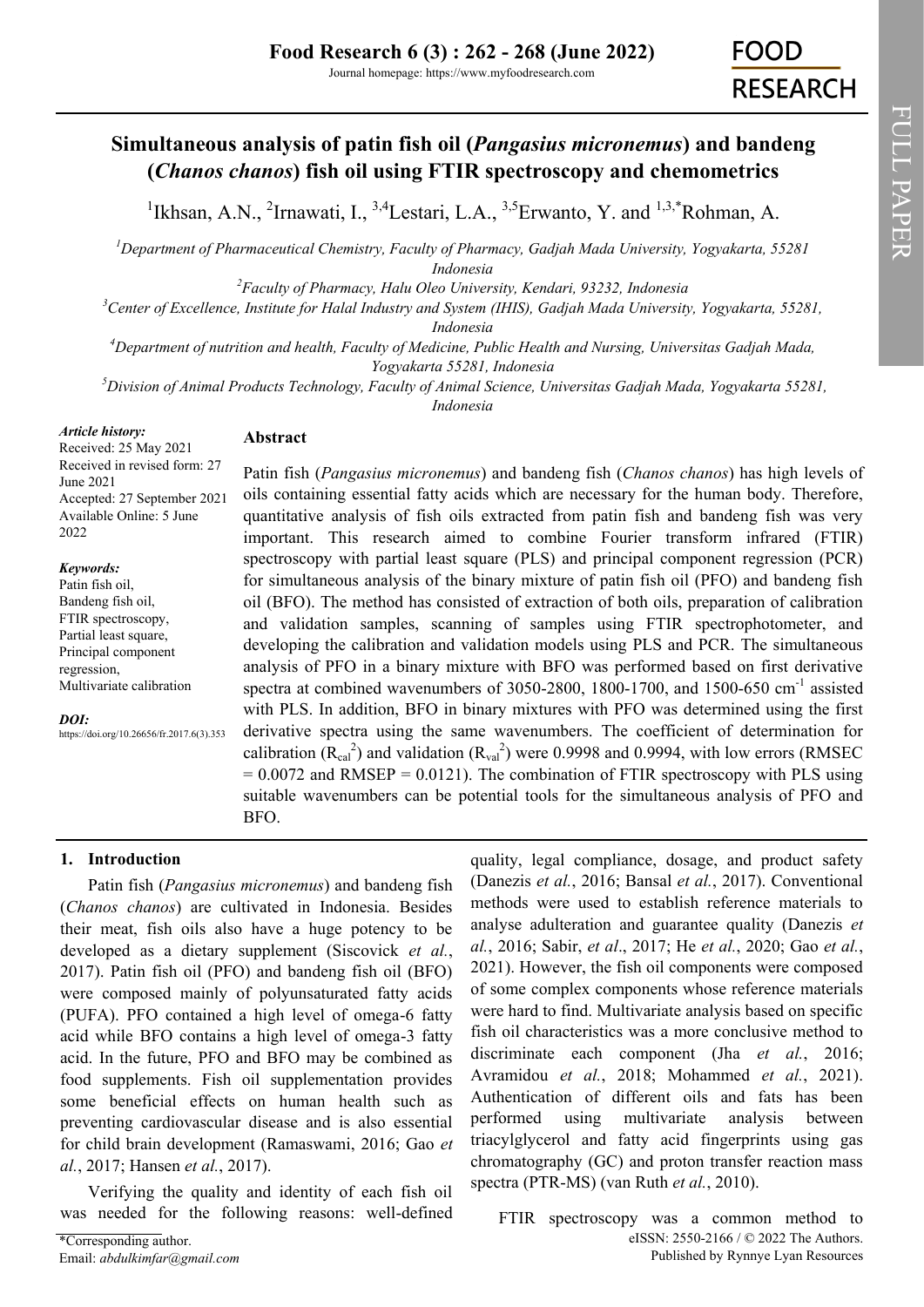analyse fish oil characteristics based on their fingerprint in nature (Poonia *et al.*, 2017; Valand *et al.*, 2020). This method was reported to be effective for distinguishing each oil by its spectral difference (Rohman, 2017). Combined with partial least square (PLS) and principal component regression (PCR), the FTIR spectroscopy method has been claimed effective to authenticate patin fish oil with palm oil as an adulterant (Putri *et al*., 2019), cod liver oils from other fats and oils as adulterants (Rohman and Che Man, 2009). Besides that, it was also claimed effective to authenticate virgin oils with paraffin oils as an adulterant (Amit *et al.*, 2020) and avocado oil in ternary mixtures with sunflower and soybean oils (Jiménez-Sotelo *et al.*, 2016). However, the study related to the simultaneous analysis of 2 different fish oils in a mixture has not been conducted. The novelty of this research was to perform simultaneous analysis between 2 different fish oil in a mixture, which was never conducted before.

Furthermore in this research, FTIR spectroscopy combined with PLS and PCR methods was used to conduct a simultaneous quantitative analysis of PFO and BFO. Based on the literature review process, there were no sufficient findings related to combining FTIR spectroscopy with PLS and PCR for quantitative analysis of PFO and BFO simultaneously. Hence, the main objective of this research was to quantitatively analyze and optimize PFO and BFO using FTIR spectroscopy combined with PLS and PCR simultaneously.

#### **2. Materials and methods**

Bandeng fish oils and patin fish oils were obtained from a local fish breeder in Pati, Central Java, Indonesia. Hexane and acetone pro-analytical grades for sampling cleaner were purchased from E. Merck (Darmstadt, Germany).

#### *2.1 Sample preparation*

Both fish were descaled, filleted, and cleaned. Three kilograms of clean fish flesh were placed in an aluminium tray. Samples were dried using a cabinet dryer at 50°C for 24 hrs. The extraction method was adapted from the previously reported method by Honold *et al*. (2016). Dried samples were placed into a pressing chamber covered with a filter cloth. The pressing process was performed using 100 kN force for 2 mins. The extracted oil was centrifugated at 5000×*g* for 10 mins to separate the sediment.

#### *2.2 Preparation of calibration and validation samples*

PFO and BFO were mixed into binary mixtures with accumulated levels of 100%. The total volume of binary mixtures was 2 mL, while the total amount of samples

was 25. For instance, sample 1 was composed of 96.5% of PFO and 3.5% BFO. The validation samples were prepared independently using the same spanned concentration from 0-100 % as in calibration samples. The selection of its percentage in Table 1 was based on random order as suggested by Excel software (Microsoft Inc., USA).

Table 1. Sample composition between PFO and BFO percentage

| Sample code              | % PFO | % BFO |
|--------------------------|-------|-------|
| 1                        | 96.5  | 3.5   |
| $\overline{c}$           | 62.0  | 38.0  |
| 3                        | 48.0  | 52.0  |
| $\overline{\mathcal{L}}$ | 95.5  | 4.5   |
| 5                        | 93.0  | 7.0   |
| 6                        | 25.5  | 74.5  |
| 7                        | 17.5  | 82.5  |
| 8                        | 28.5  | 71.5  |
| 9                        | 34.0  | 66.0  |
| 10                       | 80.5  | 19.5  |
| 11                       | 10.5  | 89.5  |
| 12                       | 67.0  | 33.0  |
| 13                       | 87.5  | 12.5  |
| 14                       | 17.5  | 82.5  |
| 15                       | 0.0   | 100.0 |
| 16                       | 85.0  | 15.0  |
| 17                       | 36.0  | 64.0  |
| 18                       | 57.5  | 42.5  |
| 19                       | 5.0   | 95.0  |
| 20                       | 40.5  | 59.5  |
| 21                       | 100.0 | 0.0   |
| 22                       | 66.5  | 33.5  |
| 23                       | 21.5  | 78.5  |
| 24                       | 12.5  | 87.5  |
| 25                       | 10.5  | 89.5  |

#### *2.3 FTIR spectroscopy analysis*

All samples were scanned using an FTIR spectrophotometer (Thermo Scientific Nicolet iS10, Madison, WI) according to Irnawati *et al.* (2020). Meanwhile, the obtained spectra were processed using Omnic software. The samples were measured in 11 different wavenumber regions between 4000–650 cm<sup>-1</sup> with a resolution of  $16 \text{ cm}^{-1}$ , and scanning numbers of  $25$ replicates (2 for calibration and 1 for validation). Horizontal Attenuated Total Reflectance (HATR) composed of ZnSe crystal was used as used sampling accessory. A correcting action was carried out by scanning a new reference air as background after every sample scanning. Triplicate data points were used to make a correlation between the predicted value and FTIR spectra. The spectra data were recorded as absorbance values.

#### *2.4 Data analysis*

TQ analyst 9.7.0.27 (Thermo Fisher Scientific Inc.)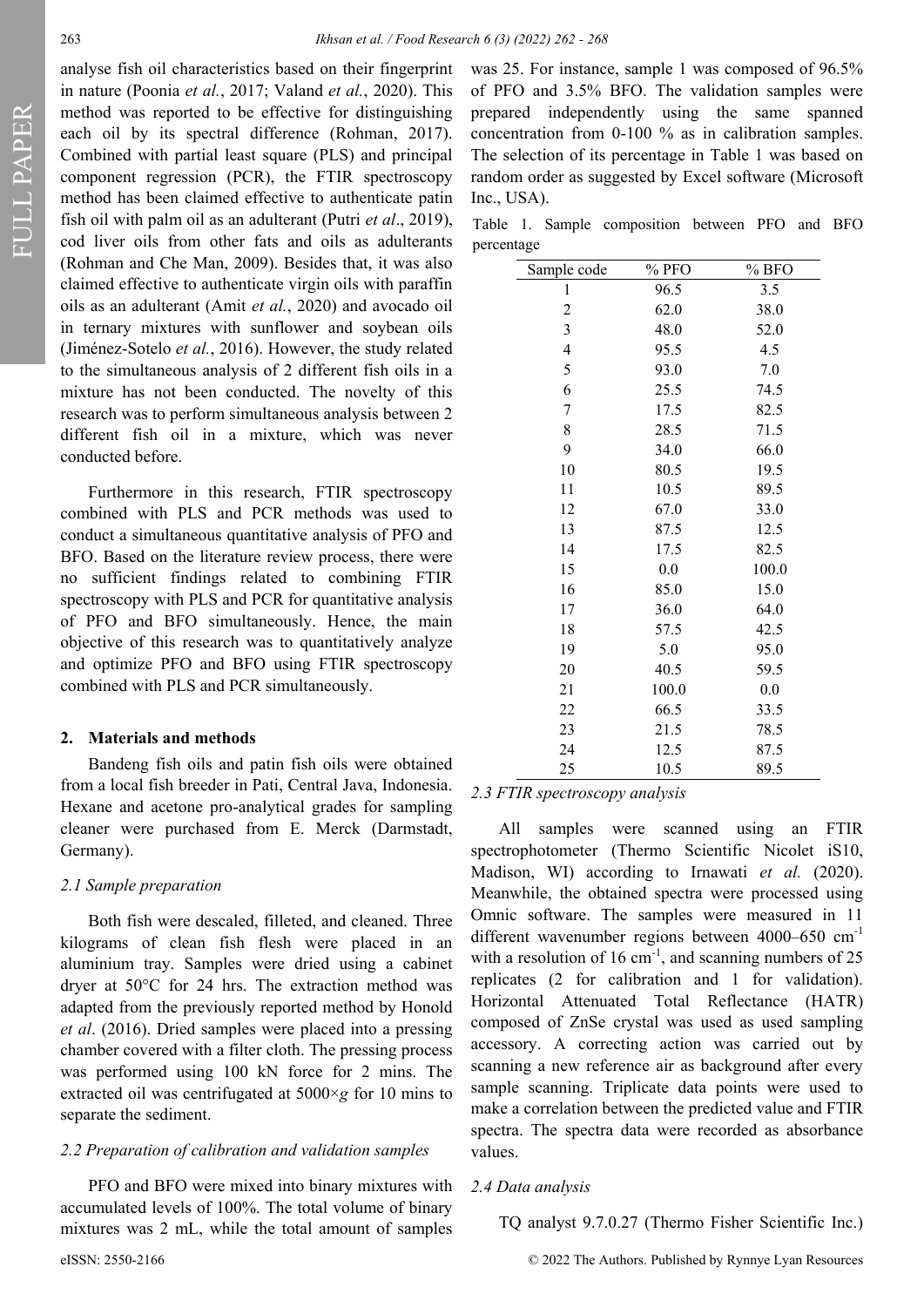FULL PAPER

FULL PAPER

software was used for chemometrics analysis. Partial least square (PLS) and principal component regression (PCR) were used to make a correlation between actual values of PFO and BFO with predicted values and using FTIR spectra. For quantitative analysis, 25 mixtures of samples containing PFO and BFO were analysed using spectral regions between  $4000 \text{ cm}^{-1}$  to  $650 \text{ cm}^{-1}$ . The normal,  $1<sup>st</sup>$  derivative and  $2<sup>nd</sup>$  derivative spectra were observed to increase spectral resolution. The root mean square error of calibration (RMSEC), root mean square error of cross prediction (RMSEP), coefficient of determination for calibration  $(R_{cal}^2)$ , and coefficient of determination for validation  $(R_{val}^2)$  were calculated using, TQ analyst software.

#### **3. Results and discussion**

Patin fish oil (PFO) and bandeng fish oil (BFO) were chosen based on their popularity in Indonesia and their nutritional values (Sugata *et al.*, 2019; Ilza and Sukmiwati, 2020). PFO contains high omega-3 while BFO contains high omega-6. The mixture between PFO and BFO was predicted to be developed as a dietary supplement in the future. Sample binary mixtures were scanned in wavenumber regions between  $4000 \text{ cm}^{-1}$  and 650 cm-<sup>1</sup> . Figure 1 reveals FTIR spectra of patin fish oil (PFO) and bandeng fish oil (BFO) at mid infrared region  $(4000-650 \text{ cm}^{-1})$ . Based on their spectra, peaks at 3007 cm<sup>-1</sup> was indicating  $[$  =C-H cis (stretching)], 2953 cm<sup>-1</sup>  $[-CH_3$  (asymmetric stretching)], 2922 cm<sup>-1</sup>  $[-CH_2$ (asymmetric stretching)],  $2852 \text{ cm}^{-1}$  [ -CH<sub>2</sub> (symmetric stretching)],  $1744 \text{ cm}^{-1}$  [ -C=O (ester stretching)],  $1652$ cm<sup>-1</sup> [ -C=C cis (stretching)], 1463 cm<sup>-1</sup> [ -CH<sub>2</sub> (bending)], 1377 cm<sup>-1</sup> [ -CH<sub>3</sub> (bending)], 1238, 1117, 1163, 1098, 1031 cm<sup>-1</sup> [ -C-O (stretching)], 966 cm<sup>-1</sup> [HC=CH- trans (out of plane)],  $913 \text{ cm}^{-1}$  [ - HC=CH- cis (out of plane)], and  $722 \text{ cm}^{-1}$  [  $(-CH_2)$ <sub>n</sub> cis ] (Che Man *et al*., 2011).

Optimization of partial least square regression (PLS) and principal component regression (PCR) can be observed in Table 2 and Table 3. The selected method for (PFO) simultaneous analysis was based on the highest values of coefficient of determination for calibration  $(R_{cal}^2)$  and coefficient of determination for validation  $(R_{val}^2)$ , followed by the lowest values of root mean square error of calibration (RMSEC) and root mean square error of prediction (RMSEP) in Table 2. The first derivative FTIR spectra at wavenumbers of 3050-2800 and 1800-1700 and 1500-650 cm-<sup>1</sup> were the highest  $R_{cal}^2$ <sup>2</sup> values (0.9991);  $R_{val}^2$  (0.9990); followed by the lowest RMSEC (0.0135); and the lowest RMSEP (0.0146) using PCR. Moreover, using PLS as the selection method resulted in the first derivative FTIR spectra at wavenumbers of 3050-2800 and 1800-1700 and 1500-650. The  $R_{cal}^2$ ;  $R_{val}^2$ ; RMSEC; and RMSEP value was 0.9998; 0.9994; 0.0072; and 0.0121, respectively. Meanwhile, the selected method for (BFO) simultaneous analysis was based on the highest values of coefficient of determination for calibration  $(R_{cal}^2)$  and coefficient of determination for validation  $(R_{val}^2)$ , followed by the lowest values of root mean square error of calibration (RMSEC) and root mean square error of prediction (RMSEP) in Table 3. Similar to PFO above, the first derivative FTIR spectra at wavenumbers of 3050 -2800 and 1800-1700 and 1500-650  $cm^{-1}$  were the highest  $R_{cal}^2$  values (0.9991);  $R_{val}^2$  (0.9990); followed by the lowest RMSEC (0.0135); and the lowest RMSEP (0.0146) using PCR. Furthermore, using PLS as the selection method resulted in the first derivative FTIR spectra at wavenumbers of 3050-2800 and 1800-1700 and 1500-650. The  $R_{cal}^2$ ;  $R_{val}^2$ ; RMSEC; and RMSEP value was 0.9998; 0.9994; 0.0072; and 0.0121, respectively.

Putri *et al.* (2019) conducted an authentication of patin fish oil from palm oil using FTIR spectroscopy combined with chemometrics. The method provided perfect discrimination (100%) of patin fish oil from palm oil with low errors (RMSEC =  $0.805$  and RMSEP = 2.22) and high accuracy ( $\mathbb{R}^2 > 0.999$ ). This research has confirmed that FTIR spectroscopy combined with chemometrics (PLS and PCR) can be used as a



Figure 1. FTIR Spectra from binary mixtures (PFO) and (BFO)

eISSN: 2550-2166 © 2022 The Authors. Published by Rynnye Lyan Resources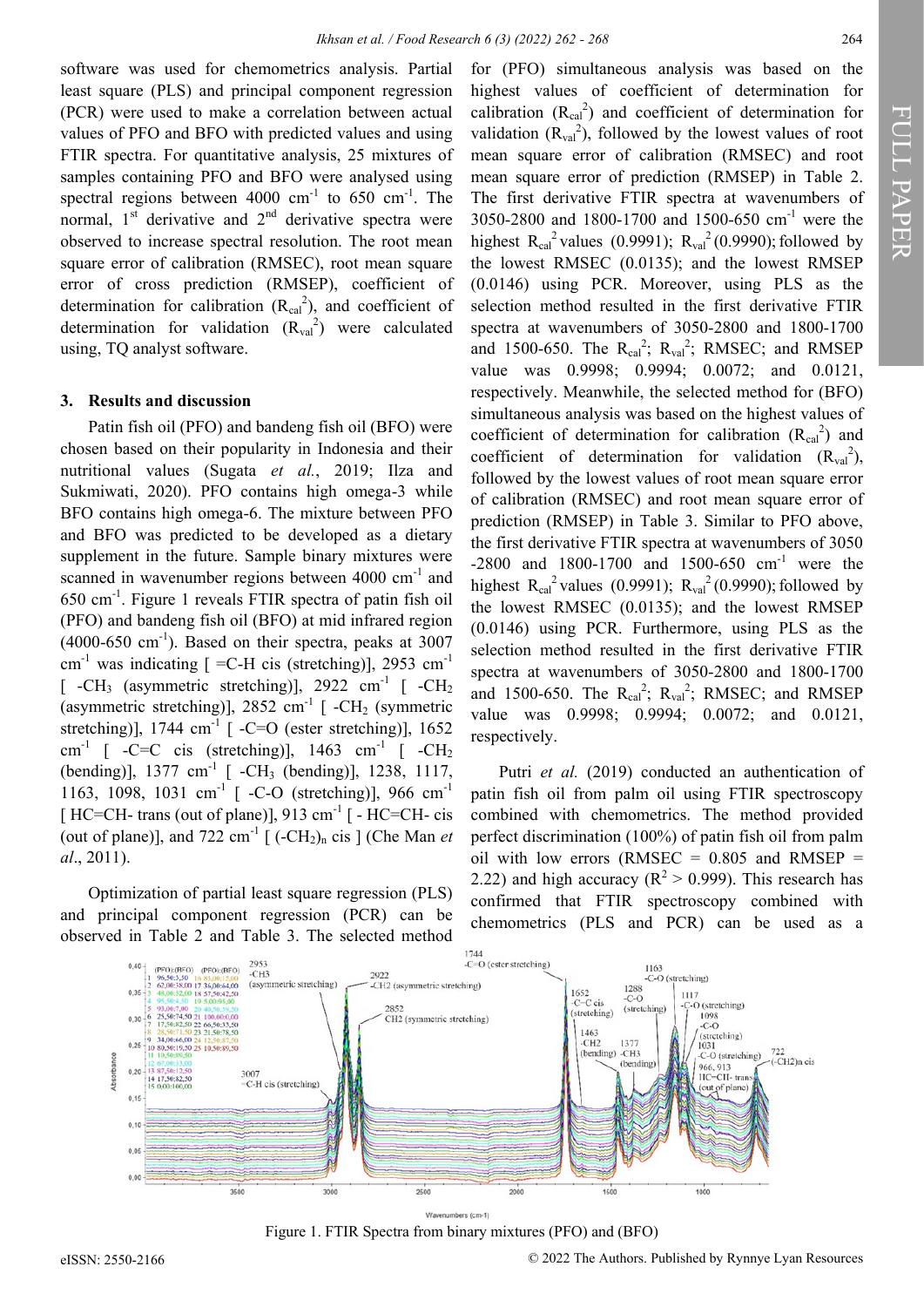| Table 2. Optimization of principal component regression (PCR) dan partial least regression (PLS) methods to determine (PFO) |  |  |  |  |  |
|-----------------------------------------------------------------------------------------------------------------------------|--|--|--|--|--|
| component in different wavelength areas for simultaneous analysis.                                                          |  |  |  |  |  |

| Multivariate | Wavenumber                                 |                               | Calibration  |             | Validation   |             |  |
|--------------|--------------------------------------------|-------------------------------|--------------|-------------|--------------|-------------|--|
| Calibration  | $(cm^{-1})$                                | Spectra<br>Normal             | <b>RMSEC</b> | $R_{cal}^2$ | <b>RMSEP</b> | $R_{val}^2$ |  |
|              | 3050-650                                   |                               | 0.0227       | 0.9976      | 0.0195       | 0.9984      |  |
|              |                                            | 1 <sup>st</sup> derivative    | 0.0148       | 0.9990      | 0.0190       | 0.9984      |  |
|              |                                            | 2 <sup>nd</sup><br>derivative | 0.0301       | 0.9957      | 0.0434       | 0.9921      |  |
|              |                                            | Normal                        | 0.0203       | 0.9981      | 0.0265       | 0.9970      |  |
|              | 3050-2800 and<br>1800-1700                 | 1 <sup>st</sup> derivative    | 0.0248       | 0.9971      | 0.0354       | 0.9943      |  |
| <b>PCR</b>   |                                            | $2nd$ derivative              | 0.0400       | 0.9924      | 0.0636       | 0.9808      |  |
|              |                                            | Normal                        | 0.0186       | 0.9984      | 0.0164       | 0.9988      |  |
|              | 3050-2800 and<br>1500-650                  | 1 <sup>st</sup> derivative    | 0.0130       | 0.9992      | 0.0177       | 0.9987      |  |
|              |                                            | 2 <sup>nd</sup><br>derivative | 0.0215       | 0.9978      | 0.0268       | 0.9969      |  |
|              | 3050-2800 and<br>1800-1700 and             | Normal                        | 0.0215       | 0.9978      | 0.0240       | 0.9974      |  |
|              |                                            | 1 <sup>st</sup> derivative    | 0.0135       | 0.9991      | 0.0146       | 0.9990      |  |
|              | 1500-650                                   | 2 <sup>nd</sup><br>derivative | 0.0188       | 0.9983      | 0.0219       | 0.9978      |  |
|              |                                            | Normal                        | 0.0269       | 0.9966      | 0.0285       | 0.9965      |  |
|              | 3050-650                                   | 1 <sup>st</sup> derivative    | 0.0075       | 0.9997      | 0.0142       | 0.9991      |  |
|              |                                            | 2 <sup>nd</sup><br>derivative | 0.0073       | 0.9997      | 0.0303       | 0.9962      |  |
|              | 3050-2800 and<br>1800-1700                 | Normal                        | 0.0644       | 0.9802      | 0.0871       | 0.9640      |  |
|              |                                            | 1 <sup>st</sup> derivative    | 0.0184       | 0.9984      | 0.0340       | 0.9946      |  |
| <b>PLS</b>   |                                            | 2 <sup>nd</sup><br>derivative | 0.1810       | 0.8308      | 0.193        | 0.8043      |  |
|              | 3050-2800 and<br>1500-650                  | Normal                        | 0.0235       | 0.9974      | 0.0243       | 0.9974      |  |
|              |                                            | 1 <sup>st</sup> derivative    | 0.0104       | 0.9995      | 0.0156       | 0.9991      |  |
|              |                                            | 2 <sup>nd</sup><br>derivative | 0.0142       | 0.999       | 0.0241       | 0.9975      |  |
|              | 3050-2800 and<br>1800-1700 and<br>1500-650 | Normal                        | 0.0236       | 0.9974      | 0.0200       | 0.9982      |  |
|              |                                            | $1st$ derivative              | 0.0072       | 0.9998      | 0.0121       | 0.9994      |  |
|              |                                            | 2 <sup>nd</sup><br>derivative | 0.0061       | 0.9998      | 0.0180       | 0.9985      |  |

*The selection condition was marked with italicized bold*

promising method to analyse two different oil samples simultaneously with high accuracy. Errors in Putri *et al.* (2019) research were slightly higher than in this research. It may be caused by the differences in fatty acid composition between patin fish oil and palm oil. The patin fish oil was composed mainly of unsaturated fatty acid, however, palm oil is mainly composed of saturated fatty acid (Putri *et al*., 2019). Compared with this research, both PFO and BFO are mainly composed of unsaturated fatty acids, so PFO and BFO have similar spectra to patin fish oil and palm oil.

Figure 2 presents the actual and calculated values correlation of PFO and BFO binary mixtures. Based on the chart, the errors that occurred in modelling were distributed randomly along the correlation line. Moreover, the errors obtained were not systematic. The highest values  $R_{cal}^2$  and  $R_{val}^2$ , but the lowest values of RMSEC and RMSEP indicate the selected method performed accurate results for the analysis of PFO and BFO binary mixture simultaneously (Miller and Miller, 2018).



Figure 2. The correlation charts between actual and calculated of [A] (PFO), [B] (BFO) in PFO-BFO binary mixture.

eISSN: 2550-2166 © 2022 The Authors. Published by Rynnye Lyan Resources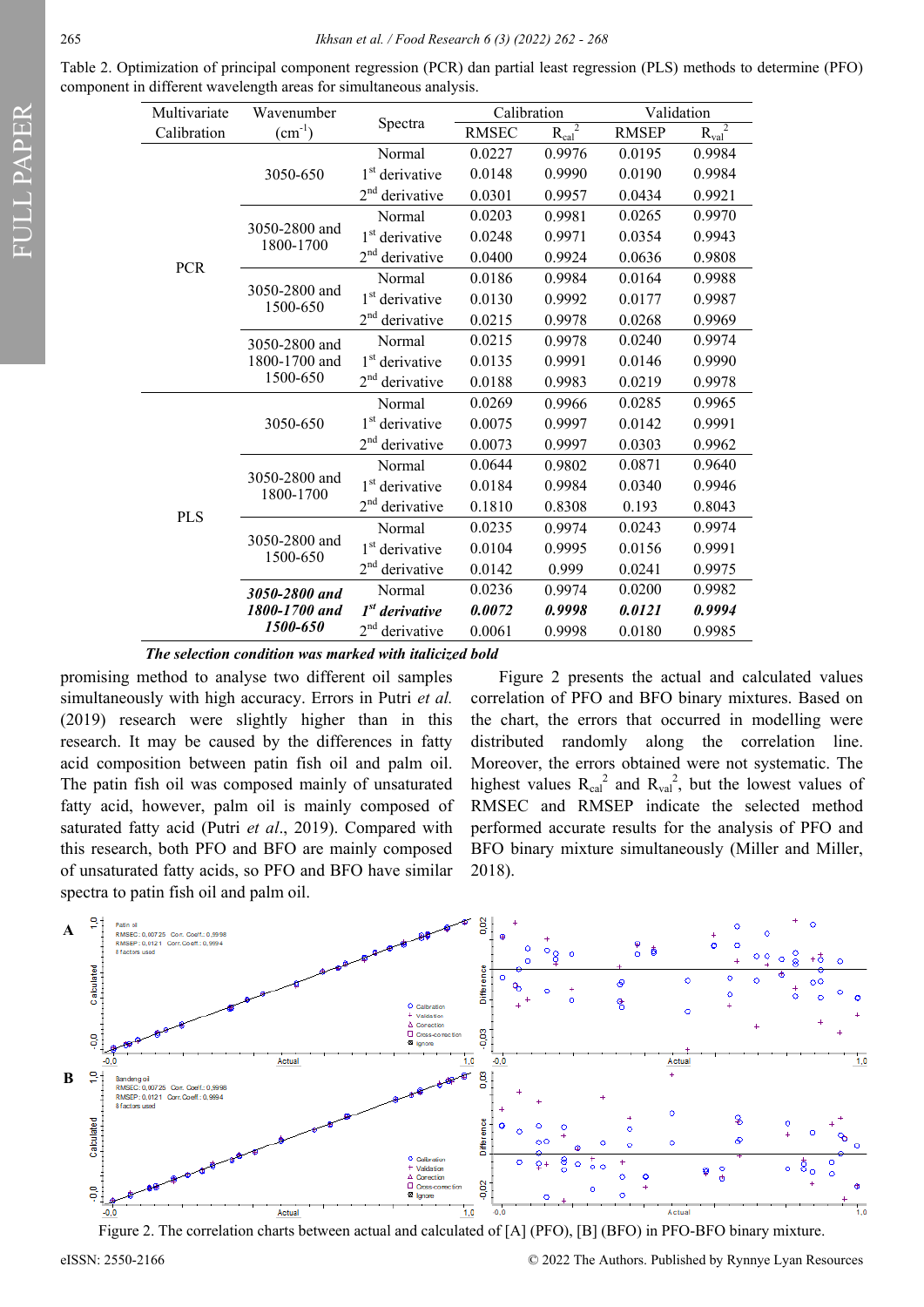| Multivariate | Wavenumber                                 |                               | Calibration  |             | Validation   |             |
|--------------|--------------------------------------------|-------------------------------|--------------|-------------|--------------|-------------|
| Calibration  | $\text{(cm}^{-1})$                         | Spectra                       | <b>RMSEC</b> | $R_{cal}^2$ | <b>RMSEP</b> | $R_{val}^2$ |
|              | 3050-650                                   | Normal                        | 0.0227       | 0.9976      | 0.0195       | 0.9984      |
|              |                                            | 1 <sup>st</sup> derivative    | 0.0148       | 0.9990      | 0.0190       | 0.9984      |
|              |                                            | $2nd$ derivative              | 0.0301       | 0.9957      | 0.0434       | 0.9921      |
|              | 3050-2800 and<br>1800-1700                 | Normal                        | 0.0203       | 0.9981      | 0.0265       | 0.9970      |
|              |                                            | $1st$ derivative              | 0.0248       | 0.9971      | 0.0354       | 0.9943      |
| <b>PCR</b>   |                                            | 2 <sup>nd</sup><br>derivative | 0.0400       | 0.9924      | 0.0636       | 0.9808      |
|              |                                            | Normal                        | 0.0186       | 0.9984      | 0.0164       | 0.9988      |
|              | 3050-2800 and<br>1500-650                  | $1st$ derivative              | 0.0130       | 0.9992      | 0.0177       | 0.9987      |
|              |                                            | 2 <sup>nd</sup><br>derivative | 0.0215       | 0.9978      | 0.0268       | 0.9969      |
|              | 3050-2800 and<br>1800-1700 and<br>1500-650 | Normal                        | 0.0215       | 0.9978      | 0.0240       | 0.9974      |
|              |                                            | 1 <sup>st</sup> derivative    | 0.0135       | 0.9991      | 0.0146       | 0.9990      |
|              |                                            | 2 <sup>nd</sup><br>derivative | 0.0188       | 0.9983      | 0.0219       | 0.9978      |
|              | 3050-650                                   | Normal                        | 0.0269       | 0.9966      | 0.0285       | 0.9965      |
|              |                                            | $1st$ derivative              | 0.0075       | 0.9997      | 0.0142       | 0.9991      |
|              |                                            | $2nd$ derivative              | 0.0073       | 0.9997      | 0.0303       | 0.9962      |
|              | 3050-2800 and<br>1800-1700                 | Normal                        | 0.0644       | 0.9802      | 0.0871       | 0.9640      |
|              |                                            | $1st$ derivative              | 0.0184       | 0.9984      | 0.0340       | 0.9946      |
| <b>PLS</b>   |                                            | 2 <sup>nd</sup><br>derivative | 0.1810       | 0.8308      | 0.1930       | 0.8043      |
|              | 3050-2800 and<br>1500-650                  | Normal                        | 0.0235       | 0.9974      | 0.0243       | 0.9974      |
|              |                                            | 1 <sup>st</sup> derivative    | 0.0104       | 0.9995      | 0.0156       | 0.9991      |
|              |                                            | 2 <sup>nd</sup><br>derivative | 0.0142       | 0.9990      | 0.0241       | 0.9975      |
|              | 3050-2800 and<br>1800-1700 and             | Normal                        | 0.0236       | 0.9974      | 0.0200       | 0.9982      |
|              |                                            | $1st$ derivative              | 0.0072       | 0.9998      | 0.0121       | 0.9994      |
|              | <i><b>1500-650</b></i>                     | 2 <sup>nd</sup><br>derivative | 0.0061       | 0.9998      | 0.0180       | 0.9985      |

Table 3. Optimization of principal component regression (PCR) dan partial least regression (PLS) methods to determine (BFO) component in different wavelength areas for simultaneous analysis.

*The selection condition was marked with italicized bold*

### **4. Conclusion**

The combination of Fourier transform infrared spectroscopy (FTIR) with partial least square (PLS) and principal component regression (PCR) had successfully been used for simultaneous analysis of binary mixtures of patin fish oil (PFO) and bandeng fish oil (BFO). The simultaneous analysis method was based on variable absorbances values of the first derivative spectra at 3050- 2800, 1800-1700, and 1500-650 cm-<sup>1</sup> for PFO and BFO.

## **Conflict of interest**

The authors declare no conflict of interest.

#### **Acknowledgments**

The authors thank to kemendikbudristekdikti and LPPT UGM for supporting this research.

#### **References**

Amit, Jamwal, R., Kumari, S., Dhaulaniya, A.S., Balan, B. and Singh, D.K. (2020). Application of ATR-FTIR spectroscopy long with regression modelling for the detection of adulteration of virgin coconut oil with paraffin oil. *Food Science and Technology*, 118, 108754. https://doi: 10.1016/j.lwt.2019.108754

- Avramidou, E.V., Doulis, A.G. and Petrakis, P.V. (2018). Chemometrical and molecular methods in olive oil analysis: A review. *Journal of Food Processing and Preservation*, 42(11), e13770. http:// doi: 10.1111/jfpp.13770
- Bansal, S., Singh, A., Mangal, M., Mangal, A.K. and Kumar, S. (2017). Food adulteration: Sources, health risks, and detection methods. *Critical Reviews in Food Science and Nutrition*, 57(6), 1174-1189. http;//doi: 10.1080/10408398.2014.967834
- Che Man, Y.B., Rohman, A. and Mansor, T.S.T. (2011). Differentiation of lard from other edible fats and oils by means of Fourier transform infrared spectroscopy and chemometrics. *Journal of the American Oil Chemists' Society*, 88(2), 187–192. http;//doi: 10.1007/s11746-010-1659-x
- Danezis, G.P., Tsagkaris, A.S., Camin, F., Brusic, V. and Georgiou, C.A. (2016). Food authentication: Techniques, trends and emerging approaches. *TrAC - Trends in Analytical Chemistry*, 85, 123–132. http:// doi: 10.1016/j.trac.2016.02.026
- Gao, B., Xu, S., Han, L. and Liu, X. (2021). FT-IR-based quantitative analysis strategy for target adulterant in fish oil multiply adulterated with terrestrial animal lipid. *Food Chemistry*, 343, 128420. http://doi: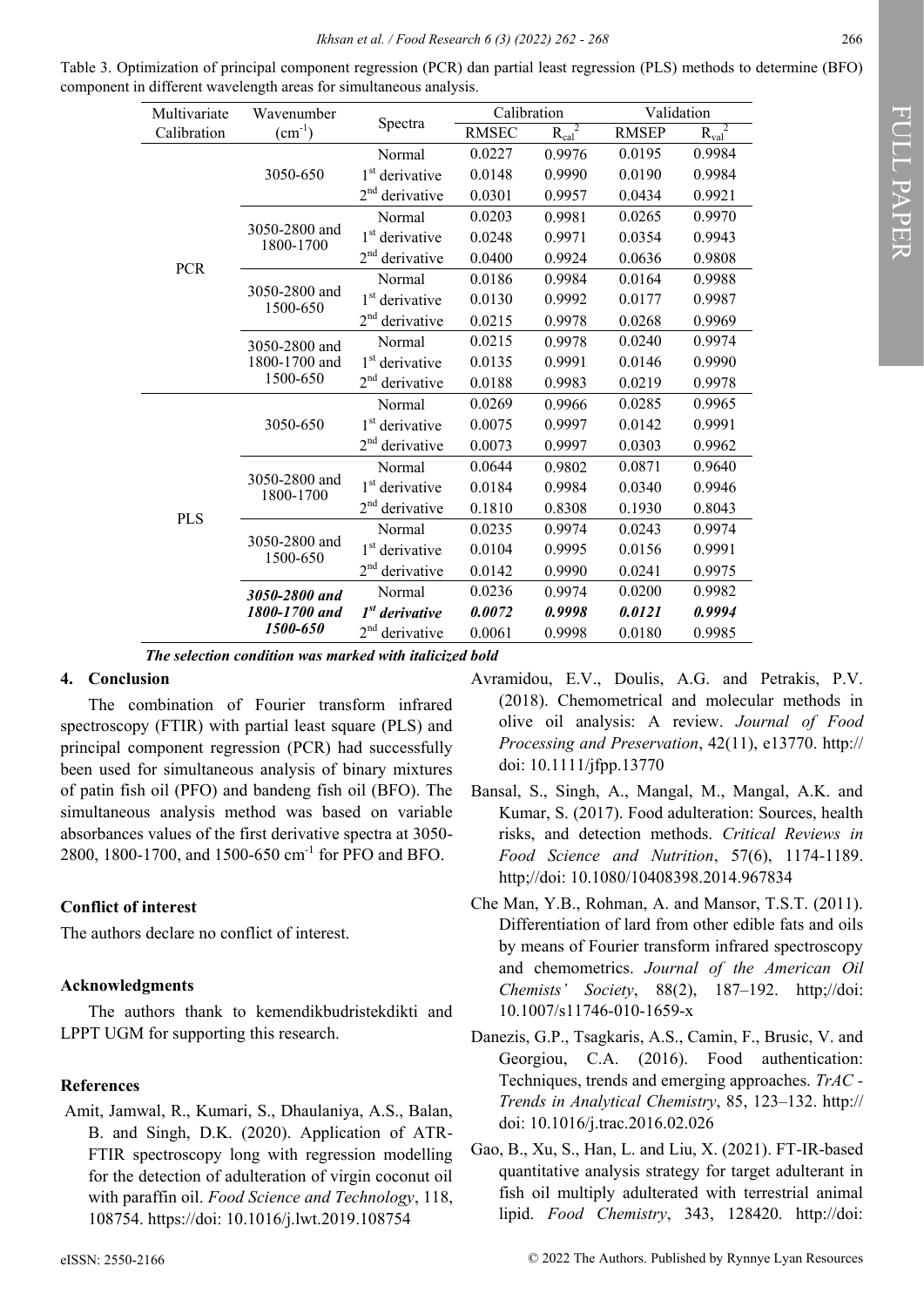## 10.1016/j.foodchem.2020.128420

- Gao, H., Geng, T., Huang, T. and Zhao, Q. (2017). Fish oil supplementation and insulin sensitivity: A systematic review and meta-analysis. *Lipids in Health and Disease*, 16, 131. http:// doi: 10.1186/ s12944-017-0528-0
- Hansen, S., Strøm, M., Maslova, E., Dahl, R., Hoffmann, H.J., Rytter, D., Bech, B.H., Henriksen, T.B., Granström, C., Halldorsson, T.I., Chavarro, J.E., Linneberg, A. and Olsen, S.F. (2017). Fish oil supplementation during pregnancy and allergic respiratory disease in the adult offspring. *Journal of Allergy and Clinical Immunology*, 139(1), 104-111. http://doi: 10.1016/j.jaci.2016.02.042
- He, Y., Bai, X., Xiao, Q., Liu, F., Zhou, L. and Zhang, C. (2020). Detection of adulteration in food based on nondestructive analysis techniques: a review. *Critical Reviews in Food Science and Nutrition*, 14, 2351-2371. http:// doi: 10.1080/10408398.2020.1777526
- Honold, P.J., Nouard, M.L. and Jacobsen, C. (2016). Fish oil extracted from fish-fillet by-products is weakly linked to the extraction temperatures but strongly linked to the omega-3 content of the raw material. *European Journal of Lipid Science and Technology*, 118(6), 874–884. http:// doi: 10.1002/ ejlt.201500343
- Ilza, M. and Sukmiwati, M. (2020). The Use of "Jambal" Fish (*Pangasius hypophtalmus*) and Grouper (*Cromileptes* sp) Oils for Infant Biscuit Formulation. *IOP Conference Series: Earth and Environmental Science*, 430, 012009. http://doi: 10.1088/1755- 1315/430/1/012009
- Irnawati, Riyanto, S., Martono, S. and Rohman, A. (2020). The employment of FTIR spectroscopy and chemometrics for authentication of pumpkin seed oil from sesame oil. *Food Research*, 4(1), 42–48. http:// doi: 10.26656/fr.2017.4(2).313
- Jha, S.N., Jaiswal, P., Grewal, M.K., Gupta, M. and Bhardwaj, R. (2016). Detection of Adulterants and Contaminants in Liquid Foods—A Review, *Critical Reviews in Food Science and Nutrition*, 56(10), 1662 –1684. http://doi: 10.1080/10408398.2013.798257
- Jiménez-Sotelo, P., Hernández-Martínez, M., Osorio-Revilla, G., Meza-Márquez, O.G., García-Ochoa, F. and Gallardo-Velázquez, T. (2016). Use of ATR-FTIR spectroscopy coupled with chemometrics for the authentication of avocado oil in ternary mixtures with sunflower and soybean oils, *Food Additives and Contaminants - Part A Chemistry, Analysis, Control, Exposure and Risk Assessment*, 33(7), 1105–1115. http://doi: 10.1080/19440049.2016.1203073
- Miller, J.N. and Miller, J.C. (2018). Statistics and Chemometrics for Analytical Chemistry.  $7<sup>th</sup>$  ed. Philadelphia, USA: Coronet Books Inc.
- Mohammed, F., Guillaume, D., Warland, J. and Abdulwali, N. (2021). Analytical methods to detect adulteration of argan oil: A critical review. *Microchemical Journal*, 168, 106501. http://doi: 10.1016/j.microc.2021.106501
- Poonia, A., Jha, A., Sharma, R., Singh, H.B., Rai, A.K. and Sharma, N. (2017). Detection of adulteration in milk: A review, *International Journal of Dairy Technology*, 70(1), 23–42. http://doi: 10.1111/1471- 0307.12274
- Putri, A.R., Rohman, A. and Riyanto, S. (2019). Authentication of patin (*Pangasius micronemus*) fish oil adulterated with palm oil using FTIR spectroscopy combined with chemometrics. *International Journal of Applied Pharmaceutics*, 11 (3), 195–199. http://doi: 10.22159/ ijap.2019v11i3.30947
- Ramaswami, R. (2016). FIsh Oil Supplementation in Pregnancy. *The New England Journal of Medicine*, 375(26), 2599 - 2601. http://doi: 10.1056/ NEJMclde1614333
- Rohman, A. (2017). Physico-chemical Properties, biological activities and authentication of cod liver oil. *Journal of Food and Pharmaceutical Sciences*, 5 (1), 1–7. http://doi: 10.14499/jfps
- Rohman, A. and Che Man, Y.B. (2009). Analysis of codliver oil adulteration using fourier transform infrared (FTIR) spectroscopy. *Journal of the American Oil Chemists' Society*, 86(12), 1149–1153. http://doi: 10.1007/s11746-009-1453-9
- van Ruth, S.M., Rozijn, M., Koot, A., Garcia, R.P., vander-Kamp, H. and Codony, R. (2010). Authentication of feeding fats: Classification of animal fats, fish oils and recycled cooking oils. *Animal Feed Science and Technology*, 155(1), 65– 73. http://doi: 10.1016/j.anifeedsci.2009.09.016
- Sabir, A., Rafi, M. and Darusman, L.K. (2017). Discrimination of red and white rice bran from Indonesia using HPLC fingerprint analysis combined with chemometrics. *Food Chemistry*, 221, 1717– 1722. http://doi: 10.1016/j.foodchem.2016.10.114
- Siscovick, D.S., Barringer, T.A., Fretts, A.M., Wu, Jason H.Y., Lichtenstein, A.H., Costello, R.B., Kris-Etherton, P.M., Jacobson, T.A., Engler, M.B., Alger, H.M., Appel, L.J. and Mozaffarian, D. (2017). Omega-3 Polyunsaturated Fatty Acid (Fish Oil) Supplementation and the Prevention of Clinical Cardiovascular Disease: A Science Advisory from the American Heart Association, *AHA Science*